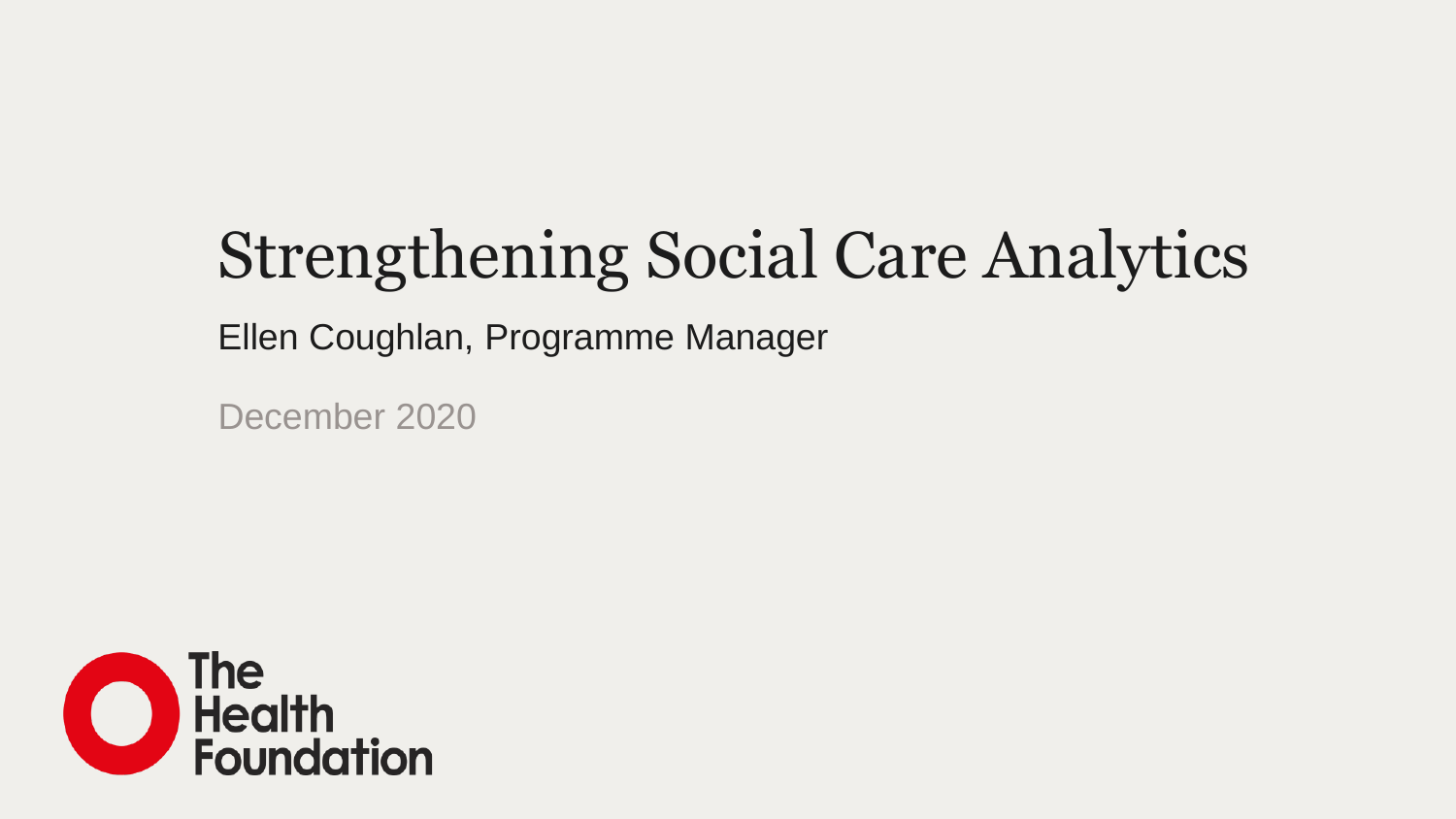

### How did we get here?

In the wake of the pandemic, it became devastatingly clear that social care sector was under profound pressure and the lack of actionable data hampered efforts to respond to the crisis in a concerted way.

In May, alongside Future Care Capital, we ran a consultation exercise to explore key data challenges that the social care sector faces.

The interviews and workshops painted a complex picture of structural, technical and cultural challenges facing better social care analytics.

From this, we designed this funding programme which centres around funding projects that demonstrate how good data analytics can improve social care by addressing key challenges:

- i. Improving the quality of social care for cohorts of people that experience the worst outcomes.
- ii. Building a safe, resilient workforce.
- iii. Understanding the lived experience of people needing social care.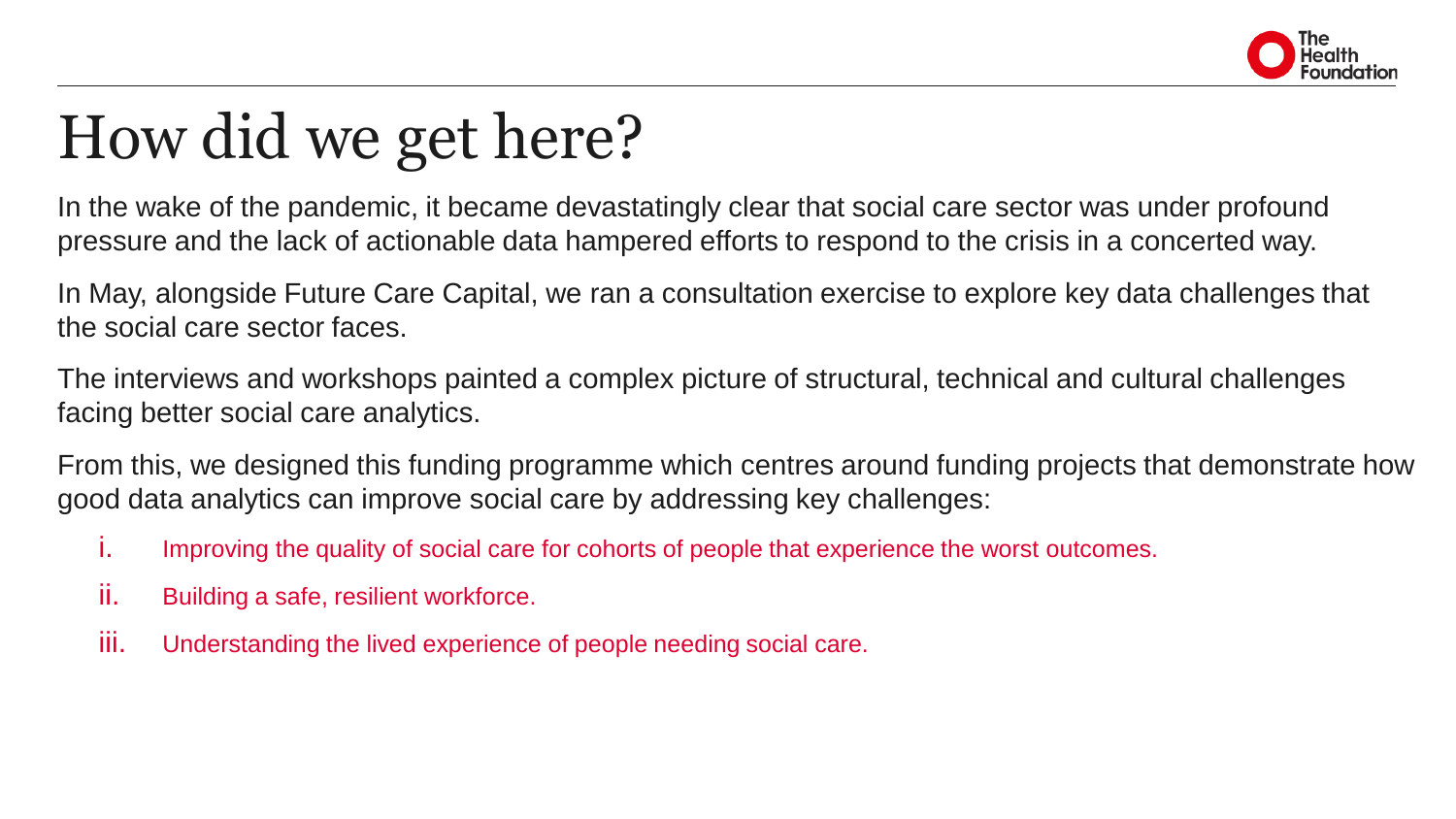

### Strengthening Social Care Analytics

**Our aim**

To fund exemplar projects that can demonstrate how good data analytics can be used to improve social care and help to catalyse further change in the social care data analytics system by sharing their findings and methods with our community of practice.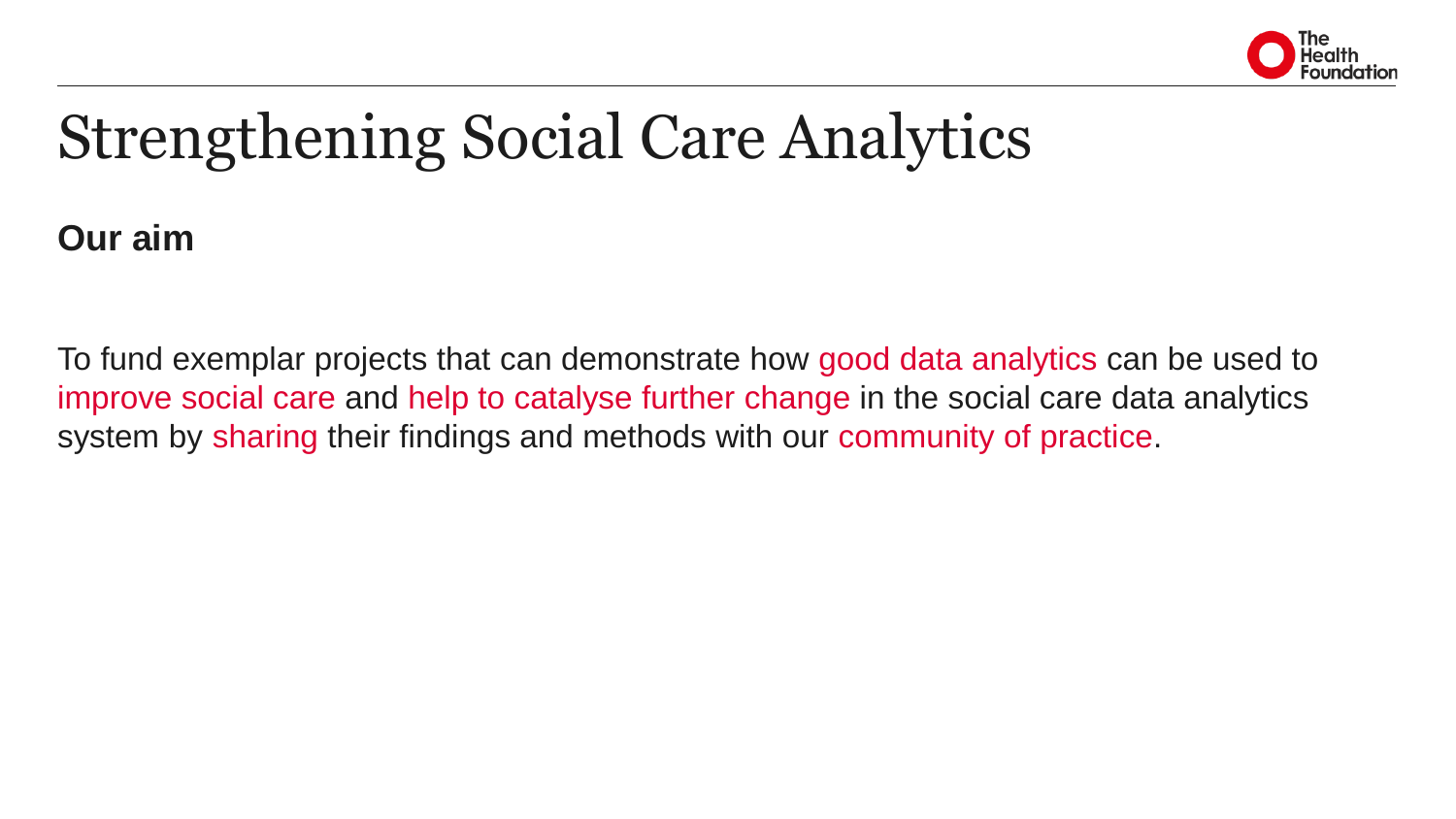

## What does this mean in practice?

− Good data analytics. We think good social care analytics looks like this:

Good public sector and service user engagement.

The adoption of open analytics practice.

Strong analytics teams.

A digital and data infrastructure that allows researchers, analysts and developers to access the data they need

- Improve social care. We want to understand how each project will improve social care by addressing key challenges in the sector, and what lessons others could learn to effect change elsewhere.
- Help catalyse further change. We want these projects to be exemplars for the rest of the sector, so each successful project will be willing to share their experience and learning.
- − Sharing. The successful projects will share their methods, findings, learnings, and where appropriate, code, with their peers and the wider system. Openness is key in this funding programme.
- − Community of practice: We are working with Future Care Capital to launch a Community of Practice, which is where award holders will primarily share their progress and learning with anyone who takes an interest in social care analytics. All applicants, successful or otherwise, are invited to join.